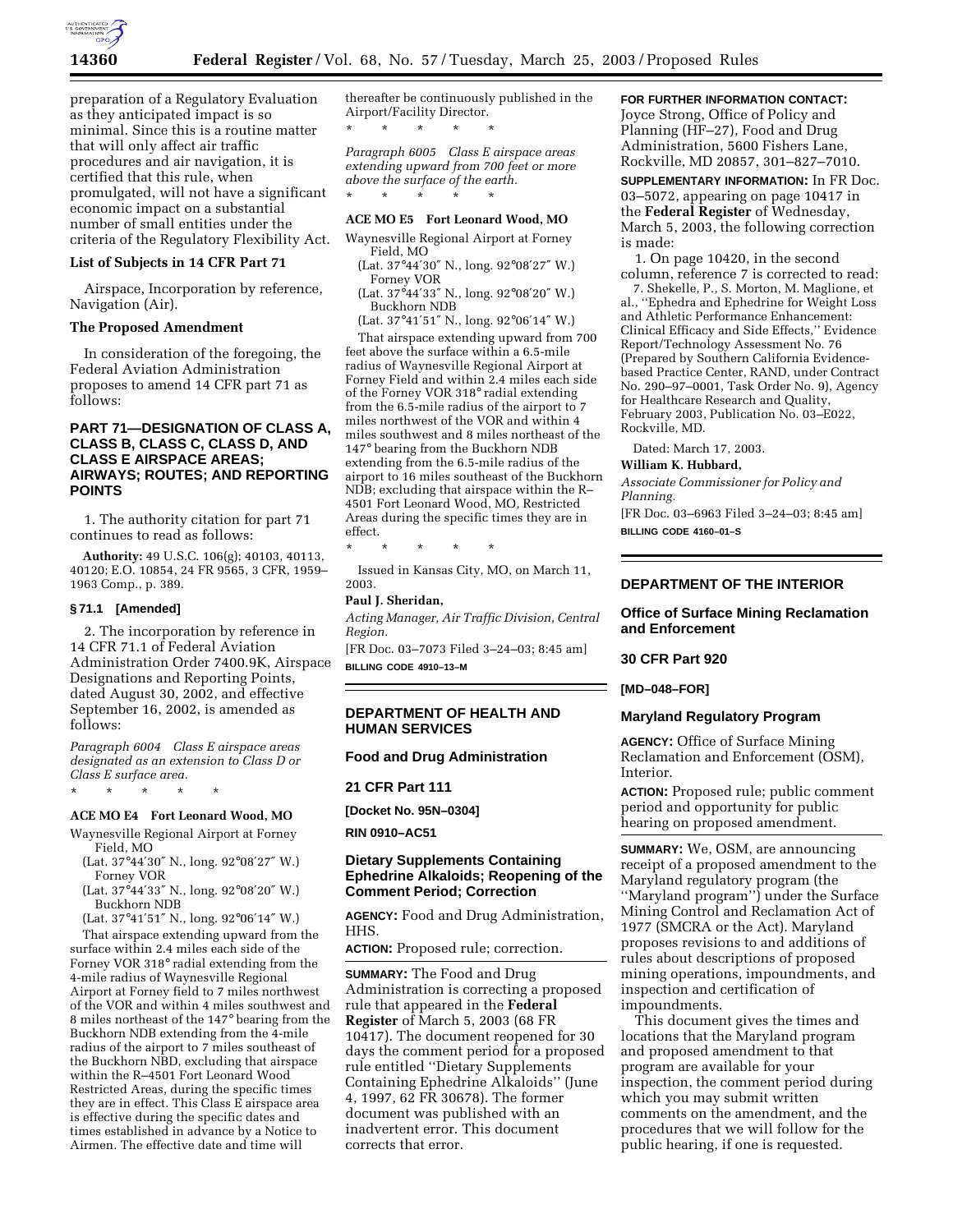**DATES:** We will accept written comments on this amendment until 4 p.m., e.s.t. April 24, 2003. If requested, we will hold a public hearing on the amendment on April 21, 2003. We will accept requests to speak at a hearing until 4 p.m., e.s.t. on April 9, 2003. **ADDRESSES:** You should mail or hand deliver written comments and requests to speak at the hearing to George Rieger at the address listed below.

You may review copies of the Maryland program, this amendment, a listing of any scheduled public hearings, and all written comments received in response to this document at the addresses listed below during normal business hours, Monday through Friday, excluding holidays. You may receive one free copy of the amendment by contacting OSM's Oversight and Inspection Office: Mr. George Rieger, Oversight and Inspection Office, Office of Surface Mining Reclamation and Enforcement, Three Parkway Center, Pittsburgh, PA 15220, 412–937–2153, *grieger@osmre.gov;* and C. Edmon Larrimore, Program Administrator, Mining Program, Maryland Department of the Environment, 1800 Washington Blvd., Baltimore, MD 21230, 410–537– 3573.

**FOR FURTHER INFORMATION CONTACT:**

George Rieger, Telephone: 412–937– 2153. Internet: *grieger@osmre.gov.*

# **SUPPLEMENTARY INFORMATION:**

I. Background on the Maryland Program II. Description of the Proposed Amendment III. Public Comment Procedures IV. Procedural Determinations

## **I. Background on the Maryland Program**

Section 503(a) of the Act permits a State to assume primacy for the regulation of surface coal mining and reclamation operations on non-Federal and non-Indian lands within its borders by demonstrating that its program includes, among other things, ''a State law which provides for the regulation of surface coal mining and reclamation operations in accordance with the requirements of the Act \* \* \*; and rules and regulations consistent with regulations issued by the Secretary pursuant to the Act." See 30 U.S.C.  $1253(a)(1)$  and  $(7)$ . On the basis of these criteria, the Secretary of the Interior conditionally approved the Maryland program on February 18, 1982. You can find background information on the Maryland program, including the Secretary's findings, the disposition of comments, and conditions of approval of the Maryland program in the February 18, 1982, **Federal Register** (47 FR 7214). You can also find later actions

concerning Maryland's program and program amendments at 30 CFR 920.15, 920.16, 920.20, and 920.25.

### **II. Description of the Proposed Amendment**

By letter dated November 25, 2002, Maryland sent us a proposed amendment to its program (Administrative Record No. MD–577– 21) under SMCRA (30 U.S.C. 1201 *et seq.*). Specifically, Maryland proposes to amend several sections of the Code of Maryland Regulations (COMAR) including sections 26.20.02.13, 26.20.21.01, 26.20.21.08, and 26.20.21.09 as they relate to impoundments. The proposed amendments to each section are outlined below. The full text of the program amendment is available for you to read at the locations listed above under **ADDRESSES.**

Maryland's proposed amendment contains various references to both the Soil Conservation Service (SCS) and the Natural Resources Conservation Service (NRCS). To prevent any confusion, it should be noted that the NRCS is an agency of the U.S. Department of Agriculture (USDA) and was formally known as the SCS. Therefore, any documents released before the SCS became the NRCS and referenced in Maryland's proposed amendment are referenced as SCS documents.

*26.20.02.13 Description of Proposed Mining Operations* 

Maryland proposes changes to COMAR section 26.20.02.13 subsections U, V, and AA. Subsection U currently requires ''[a] general plan for each proposed sedimentation pond, water impoundment, excess spoil disposal structure, and coal processing waste bank, dam, or embankment within the proposed mine plan area,'' which meet certain enumerated criteria. Maryland proposes to change this regulation by removing the phrase ''excess spoil disposal structure,'' and by adding ''siltation structures,'' before the term ''sedimentation pond.'' Therefore, if we approve the proposed changes, the new rule would read as follows:

U. A general plan for each proposed siltation structures, sedimentation pond, water impoundment, and coal processing waste bank, dam, or embankment within the proposed mine plan area. \* \* \*

The enumerated criteria would remain unchanged.

Maryland proposes the same changes to subsection V(1), which currently requires a ''detailed design plan for each

proposed sedimentation pond, water impoundment, excess spoil disposal structure, and coal processing waste bank, dam, or embankment within the proposed permit area,'' which meet certain enumerated criteria. Maryland also proposes an addition to the enumerated criteria. A new subsection V(1)(a) is proposed, reading as follows:

(a) Is designed in compliance with the requirements of COMAR 26.20.21.06 and .08;

If we approve the proposed changes, the current subsections (a)–(d) would therefore become subsections (b)–(e), respectively. Maryland also proposes changes to subsection v(3). The current subsection reads:

(3) If a sedimentation pond, water impoundment, or coal processing waste dam or embankment is 20 feet or higher or impounds more than 20 acre-feet, the plan shall contain a stability analysis of each structure. The stability analysis shall include but not be limited to strength parameters, pore pressures, and long-term seepage conditions.

The plan shall also contain a description of each engineering design assumption and calculation with a discussion of each alternative considered in selecting the specific design parameters and construction methods.

Maryland proposes to replace the language, ''or embankment is 20 feet or higher or impounds more than 20 acrefeet'' with ''or siltation structure meets the Class (b) or (c) criteria for dams in the USDA, Soil Conservation Service Technical Release No. 60, (October 1985), as incorporated by reference in COMAR 26.20.21.01–1 or meets the size or other criteria of 30 CFR 77.216(a).''

Finally, Maryland proposes changes to subsection AA(1). Subsection AA requires descriptions of excess spoil disposal sites. Subsection AA(1) currently states:

Descriptions, including appropriate maps and cross-section drawings, of any proposed excess spoil disposal site and design of the spoil disposal structures.

These plans shall describe the geotechnical investigation, design, construction, operation, maintenance, and removal, if appropriate, of the site and structures.

If we approve the proposed changes, the first paragraph of subsection AA(1) would read:

Each application shall contain descriptions including appropriate maps and cross-section drawings, of any proposed excess spoil disposal site and design of the spoil structures in accordance with COMAR 26.20.26.

No amendments are proposed to the remaining provisions of subsection AA.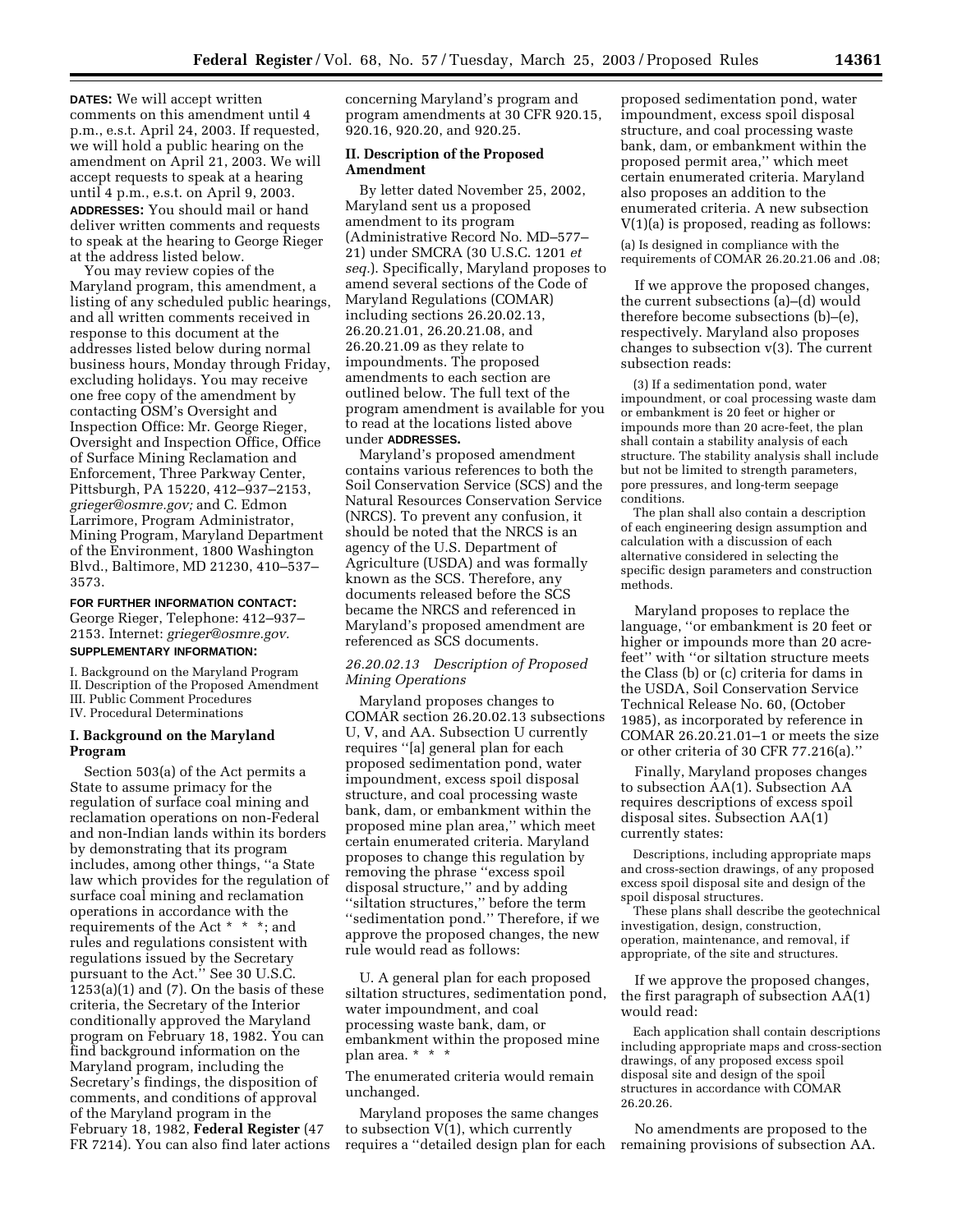### *26.20.21*

Maryland proposes a new COMAR subsection 26.20.21.01–1:

.01–1 Incorporation by Reference The U.S. Department of Agriculture, Soil Conservation Service Technical Release No. 60 (210–VI–TR60, October, 1985), ''Earth Dams and Reservoirs,'' Technical Release No. 60 (TR–60) is incorporated by reference.

### *26.20.21.08*

Maryland proposes several changes to COMAR subsection 26.20.21.08. First, Maryland proposes changes to subsection 26.20.21.08A, which lists the general requirements for impoundments. Under the current regulations, the first requirement is that impoundments be designed and constructed to ensure:

(1) Compliance with USDA, Soil Conservation Service, Standards and Specifications for Ponds (Code 378), July, 1981, as incorporated by reference in COMAR 26.17.05.05B(3), if impoundments do not meet the size or other criteria of 30 CFR § 77.216(a) and are located where failure would not be expected to cause loss of life or serious property damage;''

If we approve the proposed changes, COMAR 26.20.21.08A(1) would read as follows:

(1) Compliance with USDA, Natural Resources Conservation Service, Maryland Conservation Practice, Standard Pond 378 (January 2000), as incorporated by reference in COMAR 26.17.02.01–1B(2).

Maryland also proposes to change the second requirement of subsection A. The current requirement reads as follows:

(2) Compliance with requirements of COMAR 26.17.05.05 if the embankment is more than 15 feet in height as measured from the upstream toe of the embankment to the crest of the emergency spillway;

Maryland proposes changing the reference to COMAR 26.17.05.05 to COMAR 26.17.04.05.

A new subsection (3) is also proposed:

(3) Impoundments meeting the Class (b) or (c) criteria for dams in Earth Dams and Reservoirs, TR–60 shall comply with ''Minimum Emergency Spillway Hydrologic Criteria'' table in TR–60 and the requirements of this regulation;''

Should we approve the proposed changes, the current requirements (3)– (15) would therefore be changed to (4)– (16), respectively, but would otherwise remain unchanged.

Second, Maryland proposes changes to subsection B of COMAR section 26.20.21.08, which addresses the stability of impoundments. COMAR section 26.20.21.08B(1) currently requires that:

(1) Impoundments meeting the size or other criteria of 30 CFR 77.216(a), located where failure would be expected to cause loss of life or serious property damage, or a coal mine waste impounding structure, shall have a minimum static safety factor of 1.5 for a normal pool with steady state seepage saturation conditions and a seismic safety factor of at least 1.2.

If we approve Maryland's proposed changes, the above language would read:

(1) Impoundments meeting the Class (b) or (c) criteria for dams contained in ''Earth Dams and Reservoirs'', TR–60 or the size or other criteria of 30 CFR 77.216(a) shall have a minimum static safety factor of 1.5 for a normal pool with steady state seepage saturation conditions and a seismic safety factor of at least 1.2.

COMAR section 26.20.21.08B(2) currently requires that:

(2) Except for coal mine waste impounding structures and impoundments located where failure would be expected to cause loss of life or serious property damage, impoundments not meeting the size or other criteria of 30 CFR 77.216(a) shall be constructed to achieve a minimum static safety factor of 1.3 for a normal pool with steady state seepage saturation conditions.

Should we approve the proposed changes, section 26.20.21.08B(2) would read:

(2) Impoundments not included in §B(1) of this regulation, except for coal mine waste impounding structures shall be constructed to achieve a minimum static safety factor of 1.3 for a normal pool with steady state seepage saturation conditions.

No changes are proposed for subsections (3)–(5) of section 26.20.21.08B.

Maryland also proposes to add a new COMAR section 26.20.21.08C. The proposed subsection is quoted below:

C. Freeboard.

(1) Impoundments shall have adequate freeboard to resist overtopping by waves and sudden increases in storage volume.

(2) Impoundments meeting the Class (b) or (c) criteria for dams in ''Earth Dams and Reservoirs'', TR–60 shall comply with the freeboard hydrograph criteria in ''Minimum Emergency Spillway Hydrologic Criteria'' table in TR–60.

Should we approve the proposed amendments, the current subsections C and D would therefore become subsections D and E, respectively, and further amended as follows. The current subsection C(2) now reads:

(2) For an impoundment meeting the size or other criteria of 30 CFR 77.216(a), foundation investigation, as well as any necessary laboratory testing of foundation material, shall be performed to determine the design requirements for foundation stability.

If we approve the proposed changes, subsection C(2) would become D(2) and read:

(2) For an impoundment meeting the Class (b) or (c) criteria for dams contained in ''Earth Dams and Reservoirs'', TR–60 or the size or other criteria of 30 CFR 77.216(a), foundation investigation, as well as any necessary laboratory testing of foundation material, shall be performed to determine the design requirements for foundation stability.

Finally, Maryland proposes changes to COMAR 26.20.21.08D. As noted above, the proposed addition of a new subsection C would change the current subsection D to E should we approve the proposed changes. Further, the State proposes changes to the current subsection D(3). Currently subsection D(3) contains subsections (a) and (b), which contain the required design precipitation event for impoundments meeting the spillway requirements of the section. The State proposes to add a new subsection D(3)(c):

(c) For impoundments meeting the Class (b) or (c) criteria for dams in ''Earth Dams and Reservoirs'', TR–60, in accordance with the emergency spillway hydrograph criteria in the ''Minimum Emergency Spillway Hydrologic Criteria'' table in TR–60, or larger event specified by the Department.

Because a new subsection D(3)(c) is proposed, the State proposes to change subsection D(3)(b) by removing the period at the end of the sentence and adding a semicolon followed by the word ''or.'' If we approve the proposed changes, subsections E through I would be changed to F through J, respectively, but would otherwise remain unchanged.

## *26.20.21.09*

Maryland proposes changes to COMAR 26.20.21.09D, which relates to the examination of impoundments. Subsection D(1) currently states:

(1) Impoundments subject to 30 CFR 77.216 shall be examined in accordance with 30 CFR 77.21–3. Other impoundments shall be examined at least quarterly by a qualified person for appearance of structural weakness and other hazardous conditions.

If we approve the proposed changes, COMAR section 26.20.21.09D(1) will read:

(1) Impoundments meeting the Class (b) or (c) criteria for dams in ''Earth Dams and Reservoirs'', TR–60 or the size or other criteria of 30 CFR 77.216 shall be examined in accordance with 30 CFR 77.216–3. Other impoundments not meeting the Class (b) or (c) criteria for dams in ''Earth Dams and Reservoirs'', TR–60 or subject to 30 CFR 77.216 shall be examined at least quarterly by a qualified person for appearance of structural weakness and other hazardous conditions.

Maryland proposes no other changes to the remainder of COMAR 26.20.21.09.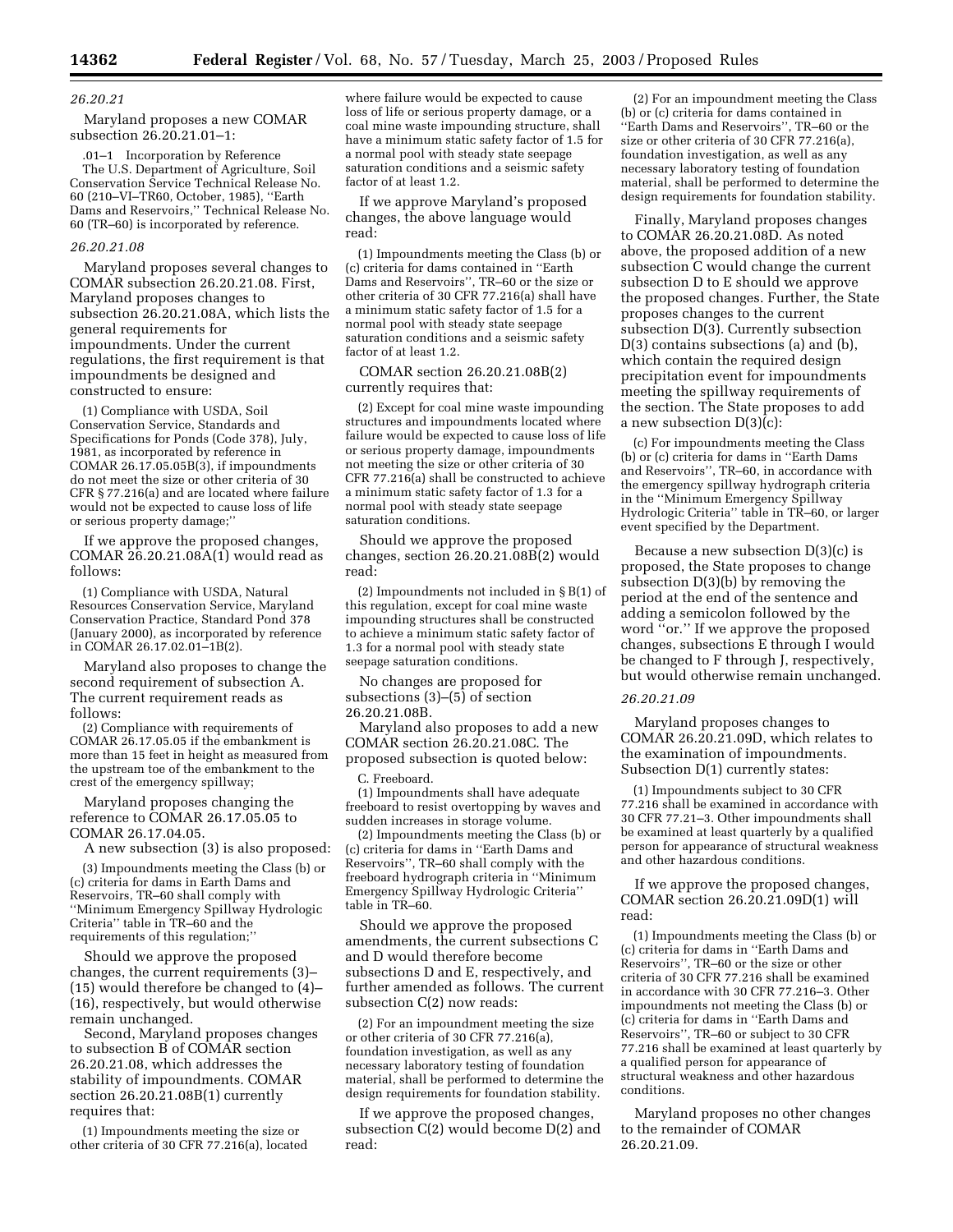### **III. Public Comment Procedures**

Under the provisions of 30 CFR 732.17(h), we are seeking your comments on whether the amendment satisfies the applicable program approval criteria of 30 CFR 732.15. If we approve the amendment, it will become part of the State program.

### **Written Comments**

Send your written or electronic comments to OSM at the address given above. Your written comments should be specific, pertain only to the issues proposed in this rulemaking, and include explanations in support of your recommendations. We will not consider or respond to your comments when developing the final rule if they are received after the close of the comment period (*see* **DATES**). We will make every attempt to log all comments into the administrative record, but comments delivered to an address other than the Oversight and Inspection Office may not be logged in.

### *Electronic Comments*

Please submit Internet comments as an ASCII or Word file avoiding the use of special characters and any form of encryption. Please also include ''Attn: SATS No. MD–048–FOR'' and your name and return address in your Internet message. If you do not receive a confirmation that we have received your Internet message, contact the Oversight and Inspection Office at 412– 937–2153.

## *Availability of Comments*

We will make comments, including names and addresses of respondents, available for public review during normal business hours. We will not consider anonymous comments. If individual respondents request confidentiality, we will honor their request to the extent allowable by law. Individual respondents who wish to withhold their name or address from public review, except for the city or town, must state this prominently at the beginning of their comments. We will make all submissions from organizations or businesses, and from individuals identifying themselves as representatives or officials of organizations or businesses, available for public review in their entirety.

## *Public Hearing*

If you wish to speak at the public hearing, contact the person listed under **FOR FURTHER INFORMATION CONTACT** by 4 p.m., e.s.t. on April 9, 2003. If you are disabled and need special accommodations to attend a public hearing, contact the person listed under **FOR FURTHER INFORMATION CONTACT**. We will arrange the location and time of the hearing with those persons requesting the hearing. If no one requests an opportunity to speak, we will not hold a hearing.

To assist the transcriber and ensure an accurate record, we request, if possible, that each person who speaks at the public hearing provide us with a written copy of his or her comments. The public hearing will continue on the specified date until everyone scheduled to speak has been given an opportunity to be heard. If you are in the audience and have not been scheduled to speak and wish to do so, you will be allowed to speak after those who have been scheduled. We will end the hearing after everyone scheduled to speak and others present in the audience who wish to speak, have been heard.

# *Public Meeting*

If only one person requests an opportunity to speak, we may hold a public meeting rather than a public hearing. If you wish to meet with us to discuss the amendment, please request a meeting by contacting the person listed under **FOR FURTHER INFORMATION CONTACT**. All such meetings are open to the public and, if possible, we will post notices of meetings at the locations listed under **ADDRESSES.** We will make a written summary of each meeting a part of the administrative record.

### **IV. Procedural Determinations**

#### *Executive Order 12630—Takings*

This rule does not have takings implications. This determination is based on the analysis performed for the counterpart Federal regulation.

## *Executive Order 12866—Regulatory Planning and Review*

This rule is exempted from review by the Office of Management and Budget under Executive Order 12866.

# *Executive Order 12988—Civil Justice Reform*

The Department of the Interior has conducted the reviews required by section 3 of Executive Order 12988 and has determined that this rule meets the applicable standards of subsections (a) and (b) of that section. However, these standards are not applicable to the actual language of State regulatory programs and program amendments because each program is drafted and promulgated by a specific State, not by OSM. Under sections 503 and 505 of SMCRA (30 U.S.C. 1253 and 1255) and the Federal regulations at 30 CFR 730.11, 732.15, and 732.17(h)(10), decisions on proposed State regulatory

programs and program amendments submitted by the States must be based solely on a determination of whether the submittal is consistent with SMCRA and its implementing Federal regulations and whether the other requirements of 30 CFR parts 730, 731, and 732 have been met.

## *Executive Order 13132—Federalism*

This rule does not have Federalism implications. SMCRA delineates the roles of the Federal and State governments with regard to the regulation of surface coal mining and reclamation operations. One of the purposes of SMCRA is to ''establish a nationwide program to protect society and the environment from the adverse effects of surface coal mining operations.'' Section 503(a)(1) of SMCRA requires that State laws regulating surface coal mining and reclamation operations be ''in accordance with'' the requirements of SMCRA. Section 503(a)(7) requires that State programs contain rules and regulations ''consistent with'' regulations issued by the Secretary pursuant to SMCRA.

# *Executive Order 13175—Consultation and Coordination With Indian Tribal Governments*

In accordance with Executive Order 13175, we have evaluated the potential effects of this rule on Federally recognized Indian tribes and have determined that the rule does not have substantial direct effects on one or more Indian tribes, on the relationship between the Federal Government and Indian tribes, or on the distribution of power and responsibilities between the Federal government and Indian tribes. The basis for this determination is that our decision is on a State regulatory program and does not involve a Federal program involving Indian tribes.

# *Executive Order 13211—Regulations That Significantly Affect The Supply, Distribution, or Use of Energy*

On May 18, 2001, the President issued Executive Order 13211 which requires agencies to prepare a Statement of Energy Effects for a rule that is (1) considered significant under Executive Order 12866, and (2) likely to have a significant adverse effect on the supply, distribution, or use of energy. Because this rule is exempt from review under Executive Order 12866 and is not expected to have a significant adverse effect on the supply, distribution, or use of energy, a Statement of Energy Effects is not required.